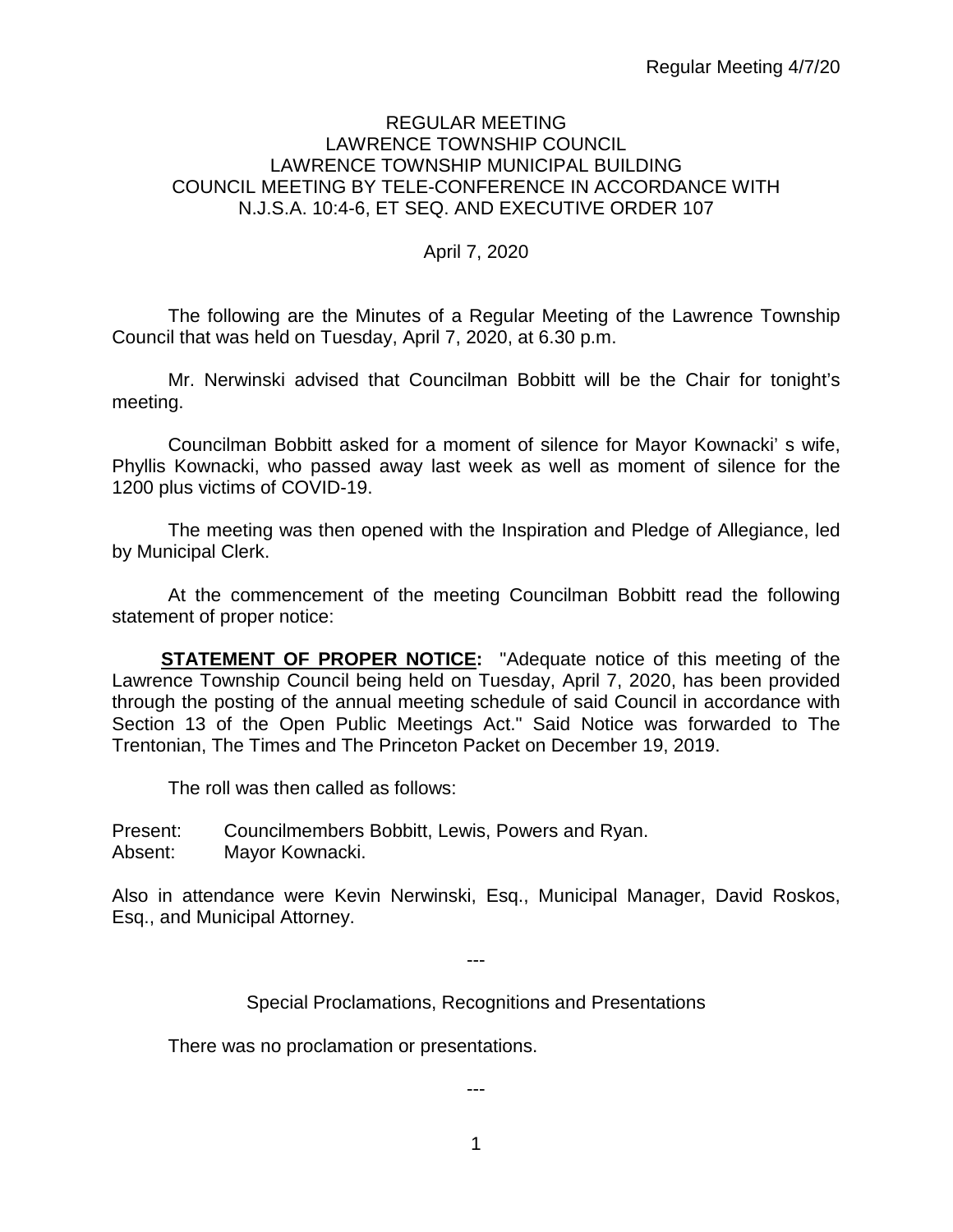# Public Participation

There was no public participation.

Review and Revisions of Agenda

---

 The Municipal Clerk requested that the Agenda be amended to include Resolution No. 132-20 (18-F.1), Authorizing a Community Planning and Development for the Brandywine Operating Partnership, LP Affordable Housing Project, and remove Resolution (18-H.3) – Closed Session, not needed.

On a motion by Ms. Lewis, seconded by Mr. Powers, the Agenda was amended to include the above revisions.

Same was carried on the following roll call vote:

Ayes: Councilmembers Bobbitt, Lewis, Powers and Ryan. Nays: None. Absent: Mayor Kownacki.

---

# Adoption of Minutes

On a motion by Ms. Lewis, seconded by Mr. Ryan, the Minutes of Regular Meeting of December 3, 2019 were approved without corrections on the following roll call vote:

Same was carried on the following roll call vote:

Ayes: Councilmembers Bobbitt, Lewis and Ryan. Nays: None. Abstain: Councilmember Powers. Absent: Mayor Kownacki.

 $\sim\sim\sim$ 

On a motion by Ms. Lewis, seconded by Mr. Powers, the Minutes of Regular Meeting of December 17, 2019 were approved without corrections on the following roll call vote: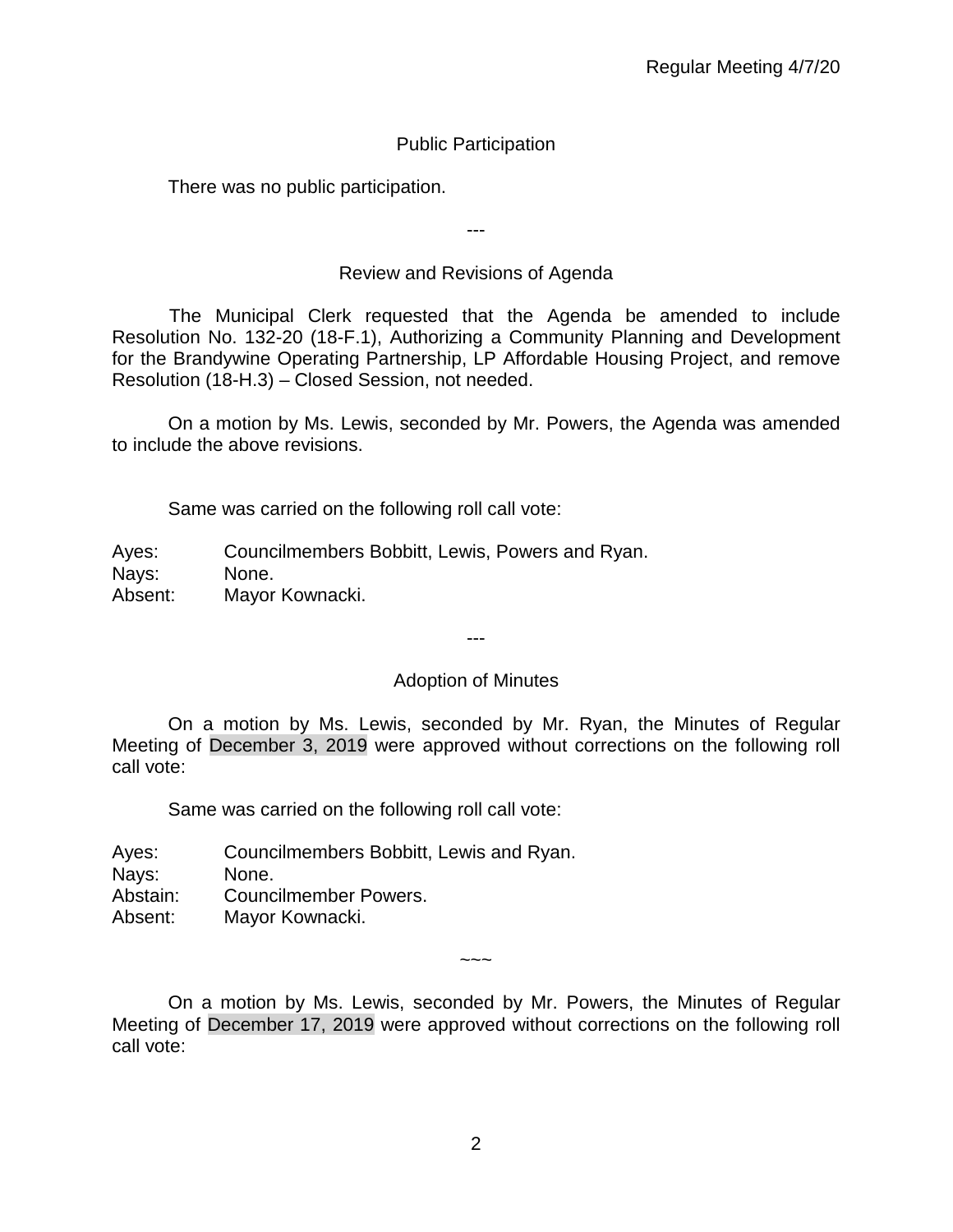Same was carried on the following roll call vote:

Ayes: Councilmembers Bobbitt, Lewis and Ryan. Nays: None.

Abstain: Councilmember Powers.

Absent: Mayor Kownacki.

On a motion by Ms. Lewis, seconded by Mr. Powers, the Minutes of Closed Session Meeting of March 3, 2020 was approved without corrections on the following roll call vote:

Same was carried on the following roll call vote:

Ayes: Councilmembers Bobbitt, Lewis, Powers and Ryan. Nays: None. Absent: Mayor Kownacki.

---

Awarding or Rejecting of Bids

On a motion by Ms. Lewis, seconded by Mr. Powers, Resolution (9-A), Authorizing Awarding of Bid #20-07 Lawn Services, was presented for adoption.

# Resolution No. 131-20

WHEREAS, on March 31, 2020, proposals were received for Bid 20-07 Lawn Services; and

WHEREAS, one proposal was received and reviewed by the Municipal Manager/QPA and the Director of Public Works and On-Site Landscape Management met all requirements and is being awarded the bid: and

WHEREAS, in accordance with N.J.A.C. 5:30-14, a Certificate of Availability of Funds has been provided and the accounts to be charged are 0-01-28-375-255 (Park Maintenance) for \$28,974.00 and 0-16-56-843-299 (Open Space) for \$10,347.00.

NOW, THEREFORE, BE IT RESOLVED by the Township Council of the Township of Lawrence, County of Mercer, State of New Jersey, that the Township is hereby authorized to award the bid for Lawn Services to On-Site Landscape Management, P.O. Box 294, Millstone, New Jersey 08535 for the period of April 20, 2020 through November 6, 2020 in the total amount of \$39,321.00.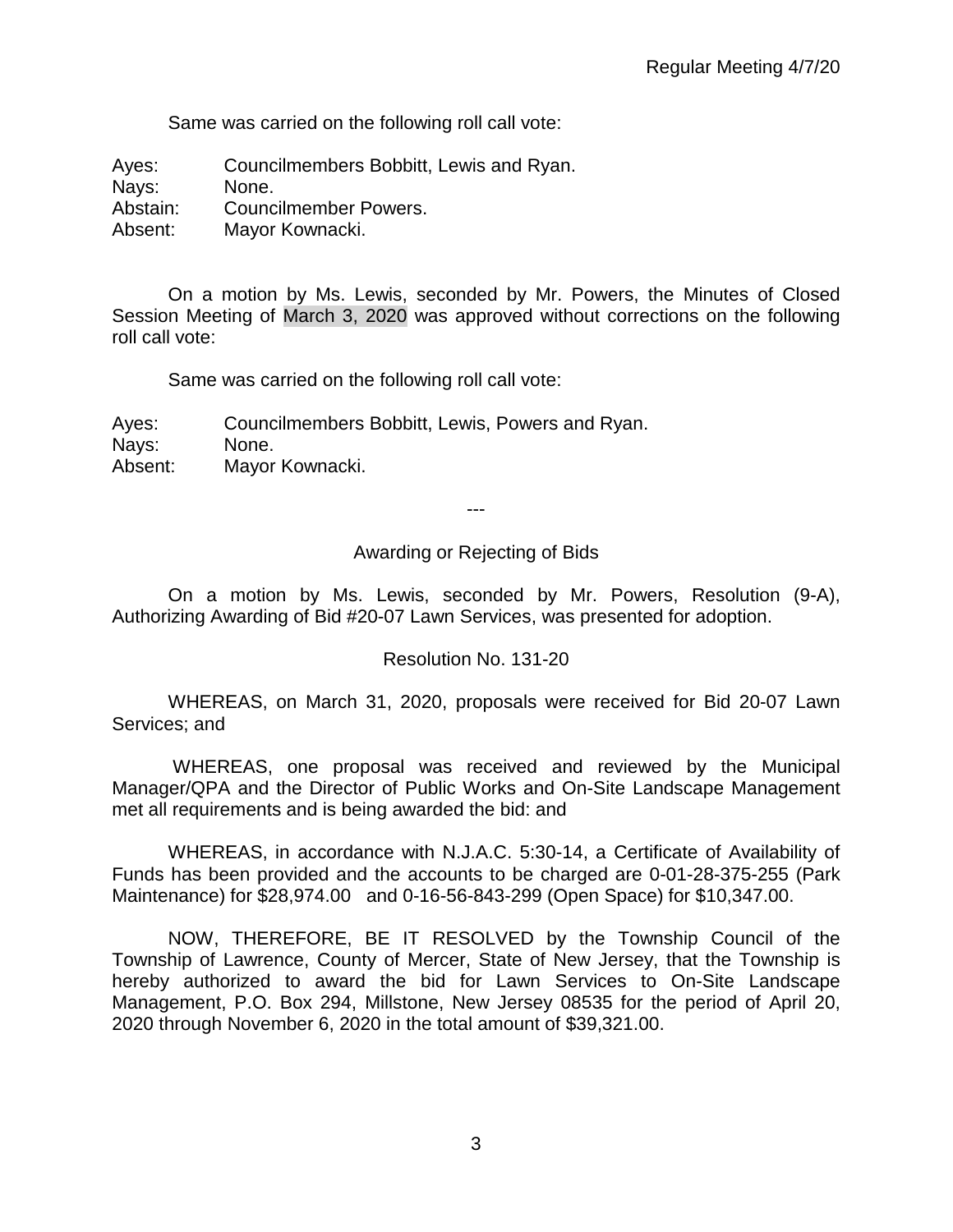Same was carried on the following roll call vote:

Ayes: Councilmembers Bobbitt, Lewis, Powers and Ryan. Absent: Mayor Kownacki.

# Introduction of Ordinances

---

There was no introduction of ordinances.

---

# Adoption of Ordinances

Councilman Bobbitt read by title, an ordinance entitled, "ORDINANCE PROVIDING FOR SIDEWALK IMPROVEMENTS IN AND BY THE TOWNSHIP OF LAWRENCE, IN THE COUNTY OF MERCER, NEW JERSEY, APPROPRIATING \$89,389.25; THERFOR, AND DIRECTING THE SPECIAL ASSESSMENT OF THE COST THEREOF"

Ordinance No. 2357-20

# ORDINANCE PROVIDING FOR SIDEWALK IMPROVEMENTS IN AND BY THE TOWNSHIP OF LAWRENCE, IN THE COUNTY OF MERCER, NEW JERSEY, APPROPRIATING \$89,389.25; THEREFOR, AND DIRECTING THE SPECIAL ASSESSMENT OF THE COST THEREOF

WHEREAS, at the request of certain owners of properties identified herein, the Township of Lawrence has previously authorized and undertaken certain sidewalk improvements; and

WHEREAS, the understanding between the property owners and the Township was that these improvements would be specially assessed against the properties; and

WHEREAS, the Township now wishes to authorize the special assessment of the cost of such improvements;

NOW, THEREFORE, BE IT ORDAINED by the Township Council of the Township of Lawrence, in the County of Mercer, State of New Jersey (not less than twothirds of all members thereof affirmatively concurring) as follows:

Section 1. The improvement described in Section 3 of this ordinance is hereby authorized to be undertaken by the Township of Lawrence, New Jersey as a local improvement. For the improvement or purpose described in Section 2, there is hereby appropriated the sum of \$89,389.25.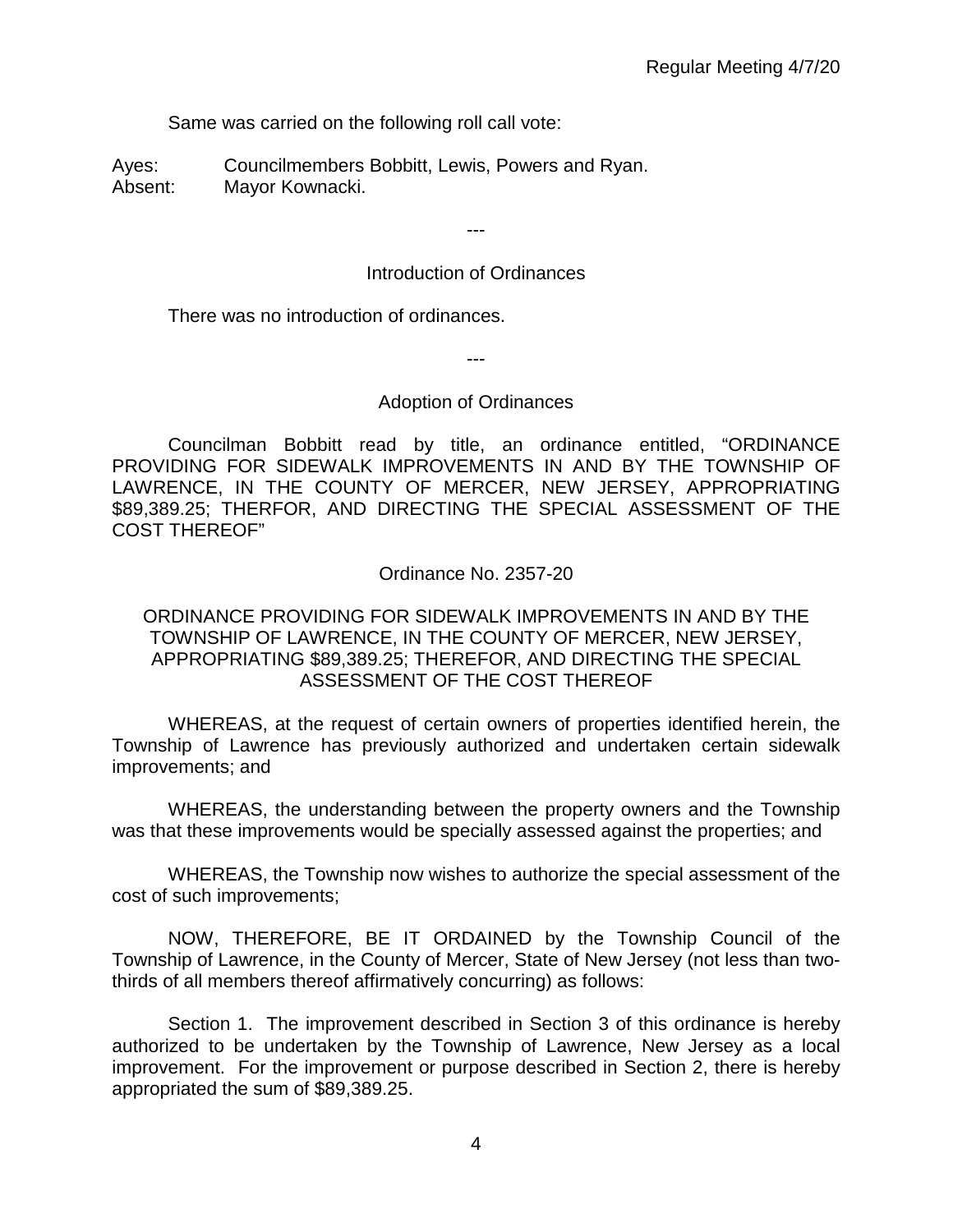Section 2. (a) The improvement hereby authorized is the improvement of the sidewalks, curbs, and driveway aprons along the streets listed below. The affected properties, listed by name of record owner, street address, block, lot and assessment amounts are as follows:

| <b>OWNER of RECORD</b> |  |  | BLOCK LOT PROPERTY ADDRESS TOTAL |  |
|------------------------|--|--|----------------------------------|--|
|------------------------|--|--|----------------------------------|--|

| Eirnvn Erini Papafilipakis             | 1004 | 14.02          | 26 Slack Avenue             | \$200.00   |
|----------------------------------------|------|----------------|-----------------------------|------------|
| William C. & Marcia Miller             | 1003 | 15             | 120 Slack Avenue            | \$1,975.00 |
| Ken & Patricia Johnson                 | 1002 | $\overline{4}$ | 137 Slack Avenue            | \$220.75   |
| Kenneth & Maryann Micai                | 1003 | 9              | 107 Harmony Avenue          | \$1,050.00 |
| Nicholas & Dina Perris                 | 1501 | 21             | 126 Harmony Avenue          | \$803.25   |
| Joyce Debnis                           | 1003 | 5              | 125 Harmony Avenue          | \$894.75   |
| <b>Christine &amp; Nicholas Mellis</b> | 1003 | 3              | 135 Harmony Avenue          | \$1,750.00 |
| Judith Brancolino                      | 1501 | 18             | 112 Harmony Avenue          | \$838.25   |
| Kent & Tina Young                      | 1003 | $\overline{2}$ | 141 Harmony Avenue          | \$375.00   |
| Craig Peacock & Cindy Friedman         | 1502 | 14             | 34 Graf Avenue              | \$1,475.00 |
| Marjorie Evans                         | 1502 | 16             | 100 Graf Avenue             | \$616.75   |
| Brenda Andrejco                        | 1501 | 12             | 115 Graf Avenue             | \$2,225.00 |
| Margaret Kellerman                     | 1502 | 23             | 124 Graf Avenue             | \$3,107.50 |
| <b>Kim Marie Bennett</b>               | 1501 | 3              | 149 Graf Avenue             | \$452.00   |
| Robert & Dawn Santello                 | 1001 | 11             | 11 Carr Avenue              | \$1,598.00 |
| Donald Lech                            | 1002 | 18             | 48 Carr Avenue              | \$1,275.00 |
| Martha Lara                            | 1502 | 10             | 18 Graf Avenue              | \$1,424.25 |
| Axel Haenssen                          | 1605 | 1, 2           | 731 President Avenue        | \$1,150.00 |
| Rory & Justine Sullivan                | 1606 | 42, 43         | 772 President Avenue        | \$1,431.25 |
| Thomas & Jane Bushar                   | 1606 | $37 - 39$      | <b>762 President Avenue</b> | \$1,495.75 |
| Ann Marie Fitzpatrick & Hugh Toner     | 1606 | $34 - 36$      | <b>756 President Avenue</b> | \$250.00   |
| Anna Krausova                          | 1604 | 13, 14         | 749 President Avenue        | \$2,623.75 |
| Ernest & Angela Lampkin                | 1604 | 19, 20         | <b>737 President Avenue</b> | \$975.00   |
| Slackwood Presbyterian Church          | 1605 | $5 - 8$        | 719 President Avenue        | \$4,050.00 |
| Georgine Coleman                       | 1607 | 24             | <b>700 President Avenue</b> | \$606.25   |
| Precision #1 Contractors, Inc.         | 1605 | 18             | 105 Lakedale Drive          | \$402.00   |
| Karen & Leona McGovern                 | 1605 | 20, 21         | 708 Bunker Hill Avenue      | \$1,299.00 |
| <b>Charles &amp; Beverly Micciche</b>  | 1605 | 23, 24         | 720 Bunker Hill Avenue      | \$2,817.00 |
| Patricia & Robert Schwing              | 1603 | 3, 4           | 725 Bunker Hill Avenue      | \$1,375.00 |
| Noelle Marchetta & C. Gersteinbacher   | 1602 | 16, 17         | 743 Bunker Hill Avenue      | \$475.00   |
| Monika Zawadzka                        | 1604 | 39, 40         | 768 Bunker Hill Avenue      | \$464.50   |
| Romulado & Ramona Buerano              | 1604 | 45             | 2204 Brunswick Avenue       | \$550.00   |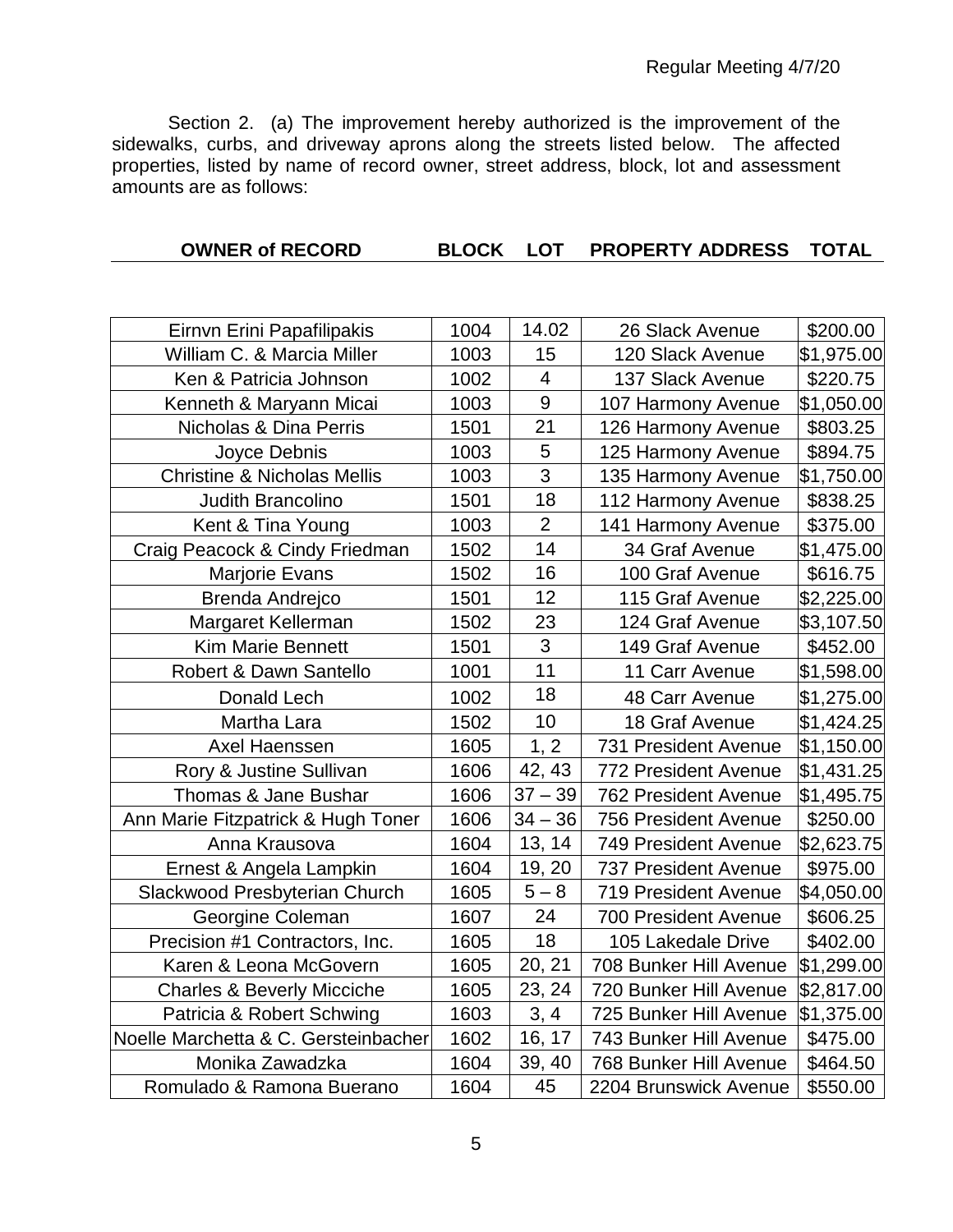| Louis Sebastian & Valerie Baehr           | 1603 | 27.01          | 726 Mayflower Avenue   | \$775.00   |
|-------------------------------------------|------|----------------|------------------------|------------|
| Gregory & Pamela Puliti                   | 1503 | 14, 15         | 827 Bunker Hill Avenue | \$221.25   |
| Jonathan Perego                           | 1503 | 16, 17         | 823 Bunker Hill Avenue | \$1,171.50 |
| Lawrence Proka, ux                        | 1603 | $22 - 24$      | 720 Mayflower Avenue   | \$1,441.75 |
| Marsha Labowicz                           | 1601 | 34, 35         | 709 Mayflower Avenue   | \$956.25   |
| Anna Kraun & Eva Eslami                   | 1601 | 36, 37         | 705 Mayflower Avenue   | \$962.50   |
| <b>Regina Smith</b>                       | 1601 | 26, 27         | 725 Mayflower Avenue   | \$900.00   |
| Katarzyna Semeniuk                        | 1601 | 18, 19         | 741 Mayflower Avenue   | \$406.25   |
| John & Judy Padgett                       | 1602 | $33 - 35$      | 760 Mayflower Avenue   | \$1,179.00 |
| Thomas & Amnda Sheehan                    | 1601 | 22.01          | 735 Mayflower Avenue   | \$379.25   |
| <b>Enrico Ballezzi</b>                    | 1506 | 5              | 2223 Brunswick Pike    | \$3,498.25 |
| David & Brenda Bramley                    | 1503 | 24, 25         | 237 Stevens Avenue     | \$1,262.00 |
| Jeffrey Allison                           | 3202 | 10             | 4 Hillsdale Avenue     | \$5,310.75 |
| Nabila Feroze                             | 3202 | 8              | 8 Hillsdale Avenue     | \$972.75   |
| <b>Berbeth Meisel</b>                     | 3203 | 23             | 19 Hillsdale Avenue    | \$729.50   |
| Dr. Yair Devash                           | 3202 |                | 18 Hillsdale Avenue    | \$5,356.25 |
| Robert & Hai Thi Zeissler                 | 3202 | 13             | 6 Whitemarsh Avenue    | \$2,918.50 |
| Joseph Pronesti & Laura Borsch            | 2505 | 6              | 11 Whitemarsh Avenue   | \$437.50   |
| Enrico & Donna Scardelletti               | 3202 | 12             | 8 Whitemarsh Avenue    | \$250.00   |
| Rolando Torres & Lisa Mojer               | 2505 | 5              | 9 Whitemarsh Avenue    | \$1,156.75 |
| James & Katrina Roohr                     | 3201 | 4              | 30 Lawnside Avenue     | \$3,044.25 |
| Steven & Julia Hanna                      | 3201 | 5              | 28 Lawnside Avenue     | \$857.25   |
| <b>Christopher &amp; Kimmerly Robbins</b> | 3202 | 16             | 7 Lawnside Avenue      | \$2,200.00 |
| Robert Gardiner, et ux                    | 3202 | 17             | 9 Lawnside Avenue      | \$1,000.00 |
| <b>Stacy Shannon</b>                      | 3201 | $\overline{7}$ | 24 Lawnside Avenue     | \$125.00   |
| John Dember, et ux                        | 3201 | 8              | 22 Lawnside Avenue     | \$381.25   |
| David Schoenberg                          | 3201 | 13             | 12 Lawnside Avenue     | \$375.00   |
| Alyson Fischer & John Yaros               | 3201 | 15             | 8 Lawnside Avenue      | \$2,267.50 |
| Alicia Grimaldi                           | 5301 | 9.20           | 1 Dayna Lane           | \$389.00   |
| Thomas & Patricia Palmisano               | 5301 | 9.17           | 7 Dayna Lane           | \$483.25   |
| Rukshan & Alika Wijesuriya                | 5301 | 9.14           | 15 Dayna Lane          | \$187.50   |
| Perry & Stephanie Liesberg                | 5301 | 9.13           | 17 Dayna Lane          | \$437.50   |
| Phillip Girandola                         | 5705 | 11, 12         | 34 Green Avenue        | \$356.25   |
| George Ferenchick, ux                     | 5706 | 7              | 62 Green Avenue        | \$550.00   |
| Thomas & Gail Sabatura (Living Trust)     | 5703 | 90             | 69 Green Avenue        | \$433.50   |
| Matthew Gill, ux                          | 5703 | 89             | 71 Green Avenue        | \$1,053.25 |
| Michael Weiner, ux                        | 5706 | 9              | 66 Green Avenue        | \$600.00   |
| Jennifer Muller (Living Trust)            | 5704 | 16             | 10 Green Avenue        | \$2,300.00 |
| Philip & Deborah Rubin                    | 5703 | 88             | 73 Green Avenue        | \$1,168.75 |
| Gregory & Michele Kelly                   | 5703 | 92             | 65 Green Avenue        | \$650.00   |
|                                           |      |                |                        |            |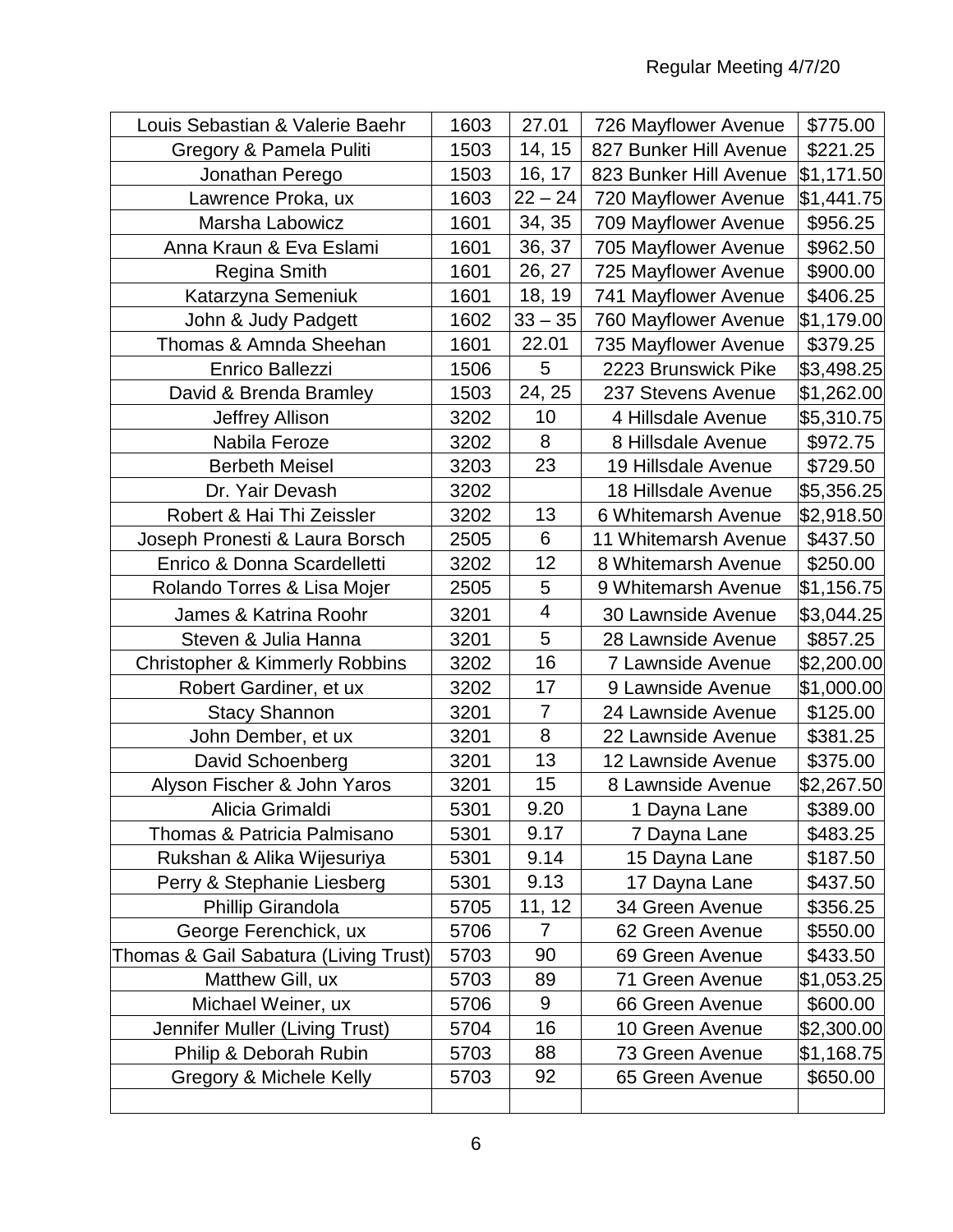(b) The estimated cost of the improvement or purpose is equal to the amount of the appropriation herein made therefore.

Section 3. The improvement described in Section 2 of this ordinance shall be undertaken as a sidewalk improvement and the cost thereof shall be assessed in the following manner. An accurate account of the cost of construction of the sidewalks shall be kept, and such cost shall be assessed upon the several properties fronting on the improvement in proportion to their respective frontage or square yardage thereon pursuant to and in accordance with N.J.S.A. 40:65-1 *et seq.*

Section 4. The owner of any land upon which any assessment for the local improvement shall have been made may pay such assessment in the number of equal yearly installments herein determined, with legal interest, currently six-percent (6%) on the unpaid balance of the assessment. The first of the installments shall be due and payable two months after the confirmation of the assessment, and each subsequent annual installment and interest shall be payable in each successive year thereafter at such time as the governing body shall by resolution determine, provided that any owner of land so assessed shall have the privilege of paying the whole of any assessment or of any balance of installments with accrued interest thereon at any time. Whenever any such installment shall remain unpaid for thirty (30) days from and after the time it shall become due and payable, the whole assessment or balance thereof shall become and be immediately due and payable and shall draw interest at the rate imposed upon the arrearage of taxes in the Township and shall be collected in the same manner as provided by law for other past due assessments. Such assessment shall remain a lien upon the land described herein until the assessment with all installments and accrued interest thereon shall be paid and satisfied. Notwithstanding anything herein to the contrary, the Township shall have the right to waive default as may be permitted by law.

Section 5. The following additional matters are hereby determined, declared, recited and stated:

(a) The improvement or purpose described in Section 3 of this ordinance is not a current expense. It is an improvement or purpose that the Township may lawfully undertake as a local improvement the cost of which shall be specially assessed in the manner provided herein.

(b) The number of annual installments within which the special assessments are to be levied on the lots and parcels of real estate affected by the improvement is seventy-three (73).

(c) The Township will not contribute to the payment of any part of the cost of the improvement.

(d) The estimated maximum aggregate amount of the special assessments is \$89,389.25.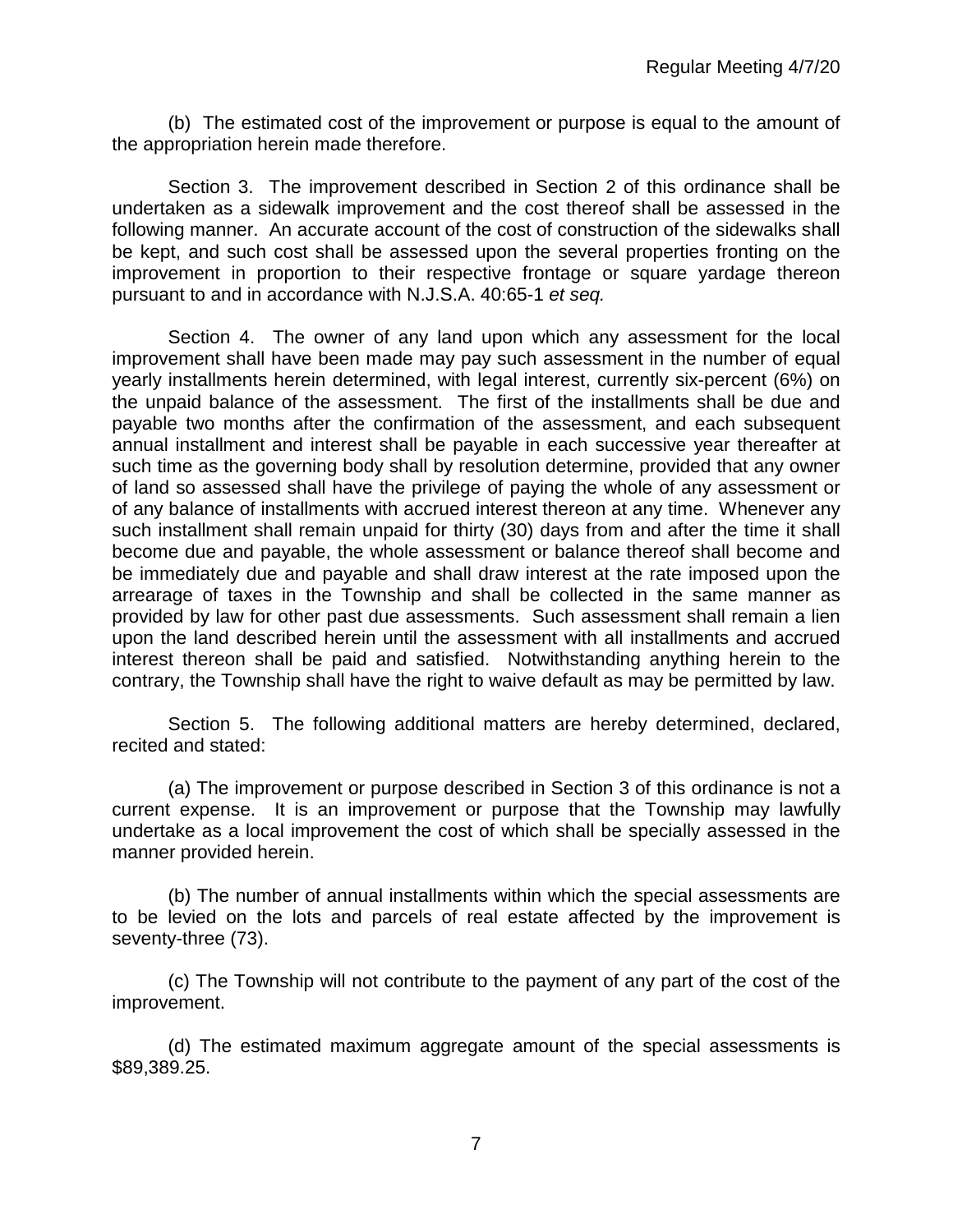The Ordinance was adopted after the public hearing thereon, on the following roll call vote:

| <b>COUNCIL</b>     | <b>AYE</b> | <b>NAY</b> | <b>PRESENT</b> | <b>ABSENT</b> | <b>ABSTAIN</b> | <b>MOVE</b> | <b>SECOND</b> |
|--------------------|------------|------------|----------------|---------------|----------------|-------------|---------------|
| <b>Mr. Bobbitt</b> |            |            |                |               |                |             |               |
| Ms. Lewis          |            |            |                |               |                | ^           |               |
| <b>Mr. Powers</b>  |            |            |                |               |                |             |               |
| Mr. Ryan           |            |            |                |               |                |             |               |
| Mayor Kownacki     |            |            |                |               |                |             |               |

Councilman Bobbitt read by title, an ordinance entitled, "AN ORDINANCE AMENDING CHAPTER 435 OF THE LAWRENCE TOWNSHIP ADMINISTRATIVE CODE ENTITLED 'MOTOR VEHICLES AND TRAFFIC' – Handicapped Parking"

# Ordinance No. 2358-20

#### AN ORDINANCE AMENDING CHAPTER 435 OF THE LAWRENCE TOWNSHIP ADMINISTRATIVE CODE ENTITLED 'MOTOR VEHICLES AND TRAFFIC'

BE IT ORDAINED by the Township Council of the Township of Lawrence, County of Mercer, State of New Jersey, that Chapter 435 of The Lawrence Township Administrative Code entitled 'Motor Vehicles and Traffic' be and is hereby amended as follows:

# Section 1. Article II – Stopping, Standing and Parking

Sec. 13-4 – Parking prohibited – At any time, except by vehicles bearing special identification for handicapped persons.

# (5) Special Vehicle Parking (Handicapped)

Restricted parking spaces shall be established as set forth below and only those persons who are handicapped and who possess a special vehicle identification shall park in such designated parking space.

- a. 64 feet eastbound from the prolongated curb line of Brunswick Pike and Valley Forge Avenue (S/E corner) for a distance of 22 feet on Valley Forge Avenue on the south side of 1894 Brunswick Pike.
- **b.** 138 feet eastbound from the prolongated curb line of Brunswick Pike and Pear Street (N/E corner) for a distance of 22 feet in front of 766 Pear Street.
- c. 340 feet eastbound from the prolongated curb line of Rt. 206 (Lawrence Road) and Fairfield Avenue (S/E corner) for a distance of 22 feet in front of 81 Fairfield Avenue.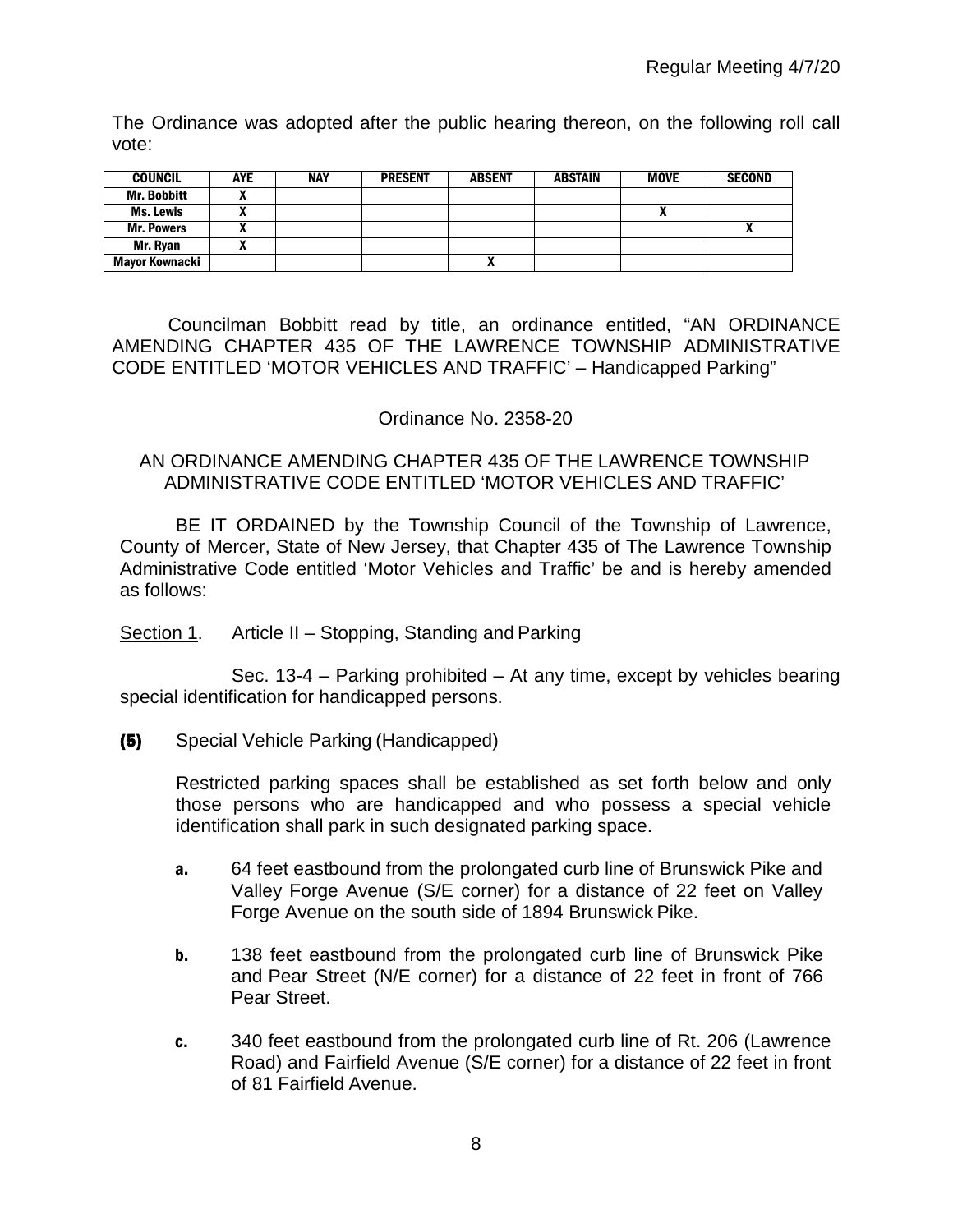- [d. 285 feet eastbound from the prolongated curb line of Princeton Avenue and Myrtle Avenue (S/E corner) for a distance of 22 feet in front of 55 Myrtle Avenue.]
- e. 180 feet westbound from the prolongated curb line of Hopewell Avenue and Slack Avenue (S/W corner) for a distance of 22 feet in front of 115 Slack Avenue.
- f. 263 feet eastbound from the prolongated curb line of Princeton Avenue and Myrtle Avenue (S/E corner) for a distance of 22 feet, in front of 57 Myrtle Avenue
- g. 204 feet westbound from the prolongated curb line of Ohio Avenue and Puritan Avenue (N/W corner) for a distance of 22 feet in front of 716 Puritan Avenue.
- h. 324 feet eastbound from the prolongated curb line of Princeton Avenue and Myrtle Avenue (S/E corner) for a distance of 22 feet in front of 51 Myrtle Avenue.
- i. 141 feet eastbound from the prolongated curb line of Slack Avenue and Princeton Pike (S/E corner) for a distance of 22 feet, in front of 143 Slack Avenue.
- j. 99 feet northbound from the prolongated curb line of Pine Street and Brunswick Avenue, for a distance of 22 feet, in front of 1117 Brunswick Avenue.
- k. 518 feet westbound from the prolongated curb line of Brunswick Avenue and Lanning Avenue (N/W corner) for a distance of of 22 feet, in front of 944 Lanning Avenue.
- l. 70 feet westbound from the prolonged curb line of Brunswick Avenue and Lanning Avenue (S/E corner) for a distance of 22 feet on the side of 1279 Brunswick Avenue.
- m. 56 feet southbound from the prolongated curb line of Greenfield Avenue and Rupert Street (S/W corner) for a distance of 22 feet on the side of 49 Greenfield Avenue.
- n. 268 feet eastbound from the prolongated curb line of Princeton Avenue and Lanning Avenue (S/E corner) for a distance of 22 feet in front of 961 Lanning Avenue.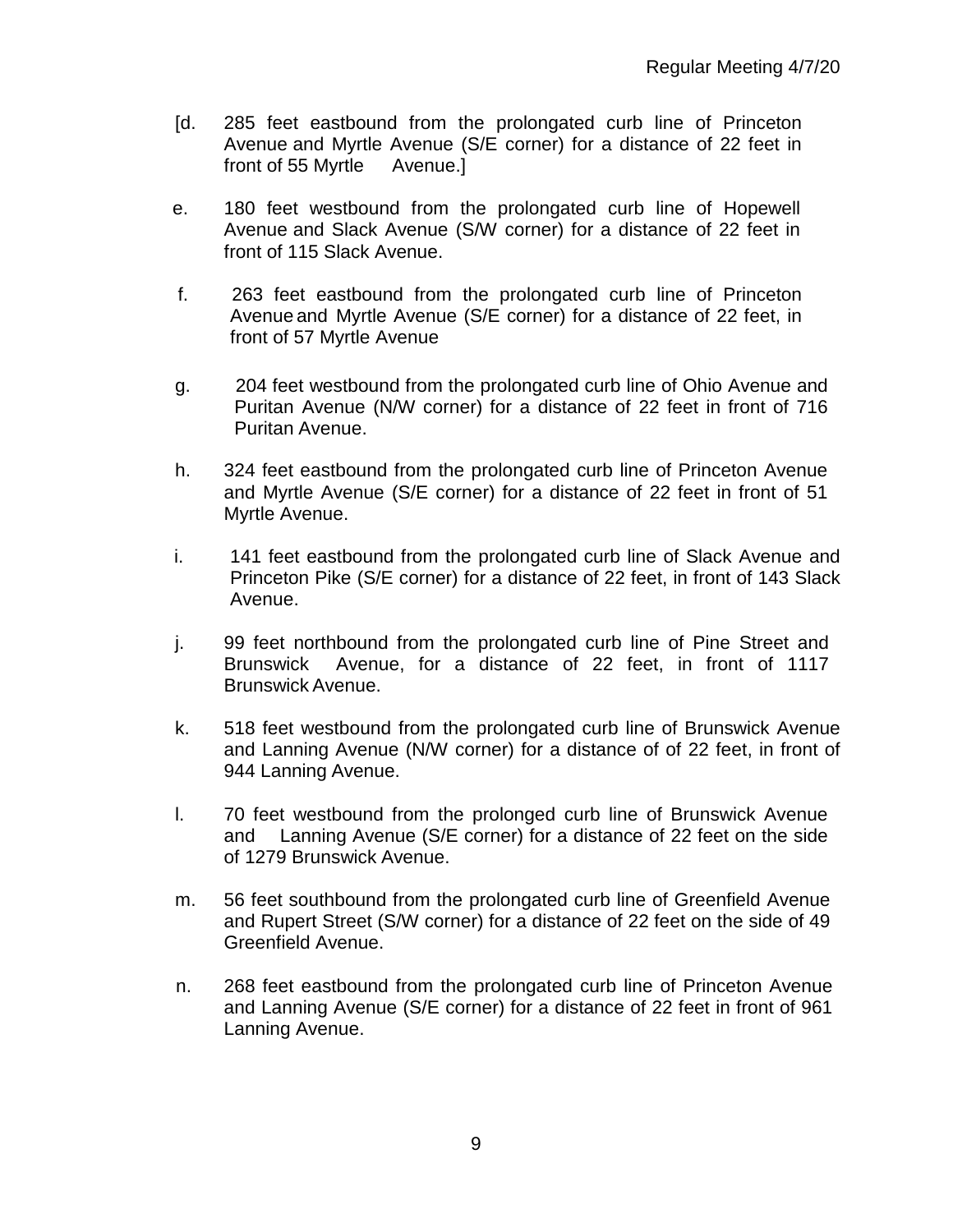- o. 191 feet eastbound from the prolongated curb line of Brunswick Pike and Puritan Avenue (N/E corner) for a distance of 22 feet in front of 758 Puritan Avenue.
- p. 188 feet eastbound from the prolongated curb line of Brunswick Pike and Puritan Avenue (S/E corner) for a distance of 22 feet in front of 759 Puritan Avenue.
- Section 2. This ordinance supercedes all previous ordinances that relate to the designation of handicapped parking on streets and roadways within the Township of Lawrence.
- Section 3. Severability.

If any provisions of this ordinance shall be adjudged invalid, such adjudication shall not affect the validity of the remaining provisions, which shall be deemed severable therefrom.

Section 4. Repealer.

All ordinances or parts of same inconsistent with any provisions of this ordinance are hereby repealed to the extent of such inconsistency.

Section 5. Effective Date.

This ordinance shall become effective twenty (20) days following the adoption thereof in accordance with law.

 Additions Underlined \_\_\_\_ Deletions Bracketed

The Ordinance was adopted after the public hearing thereon, on the following roll call vote:

| <b>COUNCIL</b>     | <b>AYE</b> | <b>NAY</b> | <b>PRESENT</b> | <b>ABSENT</b> | <b>ABSTAIN</b> | <b>MOVE</b> | <b>SECOND</b> |
|--------------------|------------|------------|----------------|---------------|----------------|-------------|---------------|
| <b>Mr. Bobbitt</b> |            |            |                |               |                |             |               |
| Ms. Lewis          |            |            |                |               |                | "           |               |
| <b>Mr. Powers</b>  |            |            |                |               |                |             |               |
| Mr. Ryan           |            |            |                |               |                |             |               |
| Mayor Kownacki     |            |            |                | $\mathbf{r}$  |                |             |               |

Councilman Bobbitt read by title, an ordinance entitled, "ORDINANCE TO EXCEED THE MUNICIPAL BUDGET APPROPRIATION LIMITS AND TO ESTABLISH A CAP BANK FOR THE TOWNSHIP OF LAWRENCE, COUNTY OF MERCER"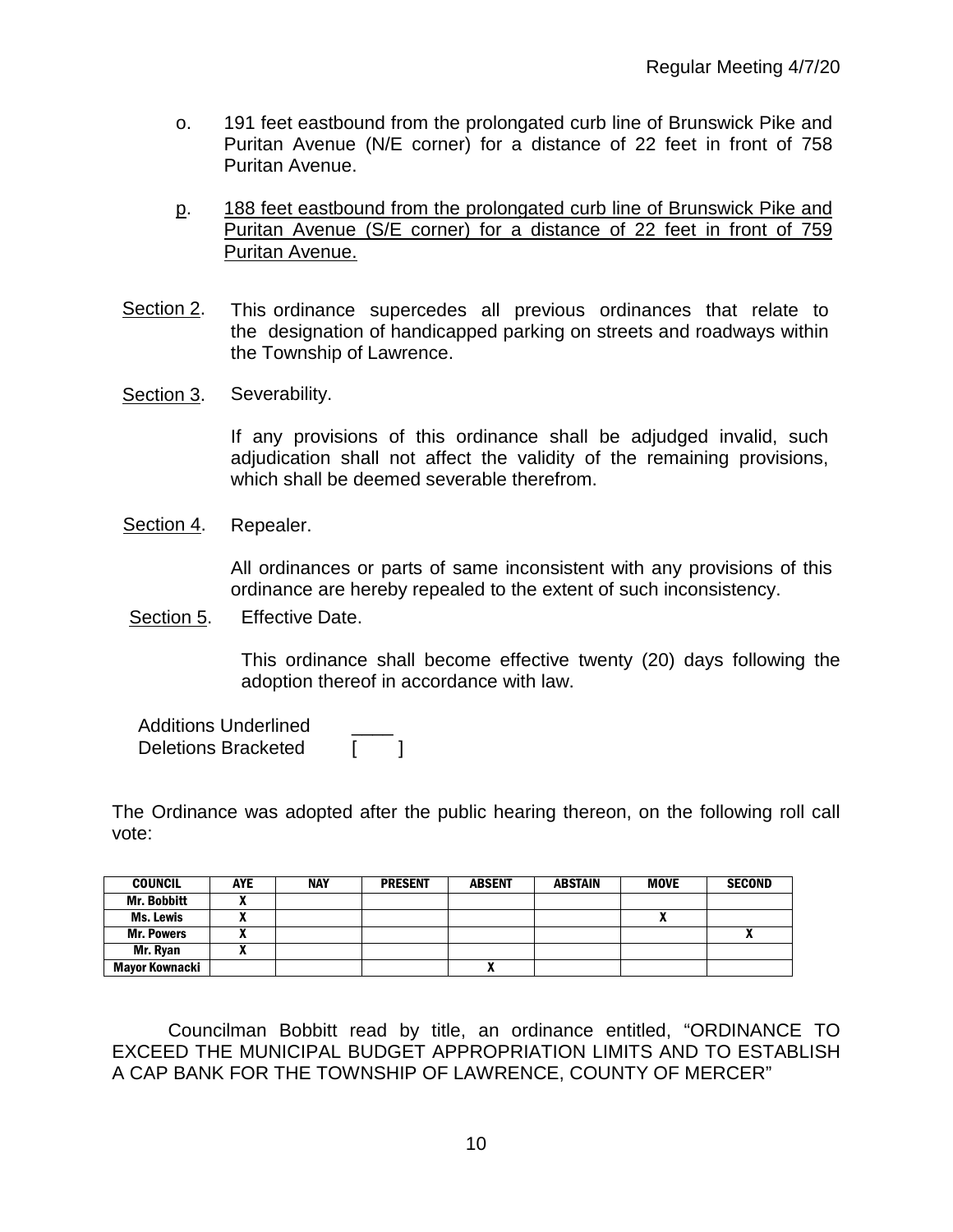#### Ordinance No. 2359–20

#### ORDINANCE TO EXCEED THE MUNICIPAL BUDGET APPROPRIATION LIMITS AND TO ESTABLISH A CAP BANK FOR THE TOWNSHIP OF LAWRENCE, COUNTY OF MERCER

WHEREAS, the Local Government Cap Law, N.J.S. 40A:4-45.1 et seq., provides that in the preparation of its annual budget, a municipality shall limit any increase in said budget to 2.5% unless authorized by ordinance to increase it to 3.5% over the previous year's final appropriations, subject to certain exceptions; and

WHEREAS, N.J.S.A. 40A:4-45.15a provides that a municipality may, when authorized by ordinance, appropriate the difference between the amount of its actual final appropriation and the 3.5% percentage rate as an exception to its final appropriations in either of the next two succeeding years; and

WHEREAS, the Township Council of the Township of Lawrence, County of Mercer, State of New Jersey finds it advisable and necessary to apply in its CY 2020 budget a CAP rate of 3.5% over the previous year's final appropriations, in the interest of promoting the health, safety and welfare of the citizens; and

WHEREAS, the Township Council hereby determines that a 3.5% CAP rate in the budget for said year, amounting to \$313,690.66 in excess of the increase in final appropriations otherwise permitted by the Local Government Cap Law, is advisable and necessary; and

WHEREAS, the Township Council hereby determines that any amount authorized hereinabove that is not appropriated as part of the final budget shall be retained as an exception to final appropriation in either of the next two succeeding years;

NOW, THEREFORE, BE IT ORDAINED by the Township Council of the Township of Lawrence, County of Mercer, State of New Jersey by a majority of the full authorized membership of this governing body affirmatively concurring that, in the CY 2020 budget year, the final appropriations of the Township of Lawrence shall, in accordance with this ordinance and N.J.S.A. 40A:4-45.14, have applied a CAP rate of 3.5%, amounting to \$313,690.66 and that the CY 2020 municipal budget for the Township of Lawrence be approved and adopted in accordance with this ordinance;

BE IT FURTHER ORDAINED that any amount authorized hereinabove that is not appropriated as part of the final budget shall be retained as an exception to final appropriation in either of the next two succeeding years; and

BE IT FURTHER ORDAINED that a certified copy of this ordinance as introduced be filed with the Director of the Division of Local Government Services within five days of introduction; and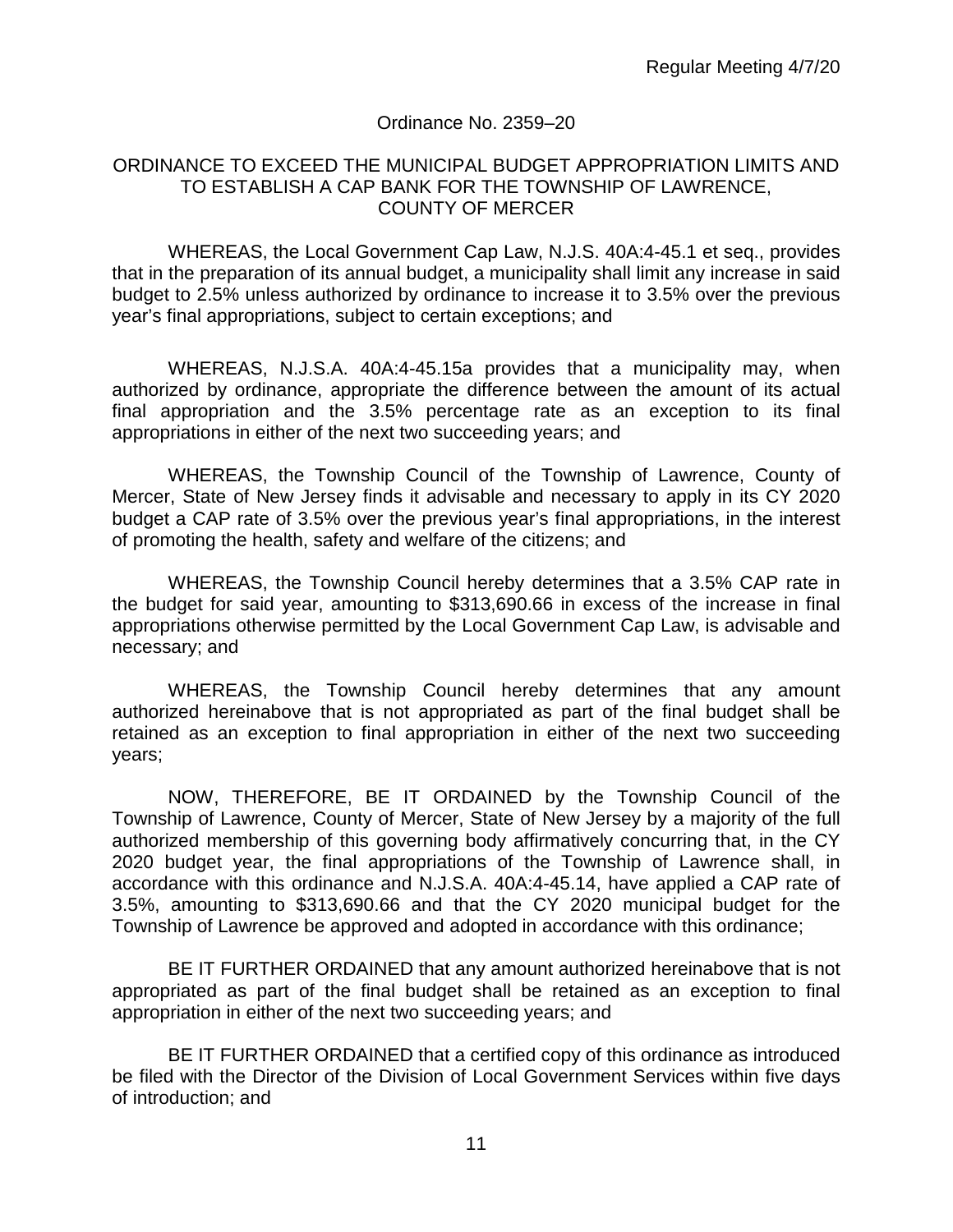BE IT FURTHER ORDAINED that a certified copy of this ordinance upon adoption, with the recorded vote included thereon, be filed with said Director within five days after such adoption.

The Ordinance was adopted after the public hearing thereon, on the following roll call vote:

| <b>COUNCIL</b>     | <b>AYE</b> | <b>NAY</b> | <b>PRESENT</b> | <b>ABSENT</b> | <b>ABSTAIN</b> | <b>MOVE</b> | <b>SECOND</b> |
|--------------------|------------|------------|----------------|---------------|----------------|-------------|---------------|
| <b>Mr. Bobbitt</b> |            |            |                |               |                |             |               |
| Ms. Lewis          |            |            |                |               |                | Λ           |               |
| <b>Mr. Powers</b>  | ~          |            |                |               |                |             |               |
| Mr. Ryan           |            |            |                |               |                |             |               |
| Mayor Kownacki     |            |            |                | ^             |                |             |               |

---

# **Manager's Report –**

Mr. Nerwinski stated as the Council knows they are in the middle of a pandemic crisis and they have made a decision as a community to not keep a running tally of the total cases of COVID-19 that they have within their community such as other municipalities are having at the top of their websites. So, in light of that, he has made the decision that the Township should provide a Notice to the community and they will do that every Friday with an updated list.

Mr. Nerwinski further stated that he would like to put on record his rationale on the matter. First, the County Executive and the County are producing the documentation and providing the data with regard to the cases that are affecting the county and there was a request made that the towns do not provide the tallies per community. He also thinks with tallies being reported in that manner individuals kind of lose perspective that there are people within their community battling a very serious deadly virus so he thinks weekly notifications are appropriate.

Mr. Nerwinski reported that Governor Murphy today put out one of several Executive Orders, one which was to close all state and county parks, which prompted him to reflect on what Lawrence Township should do for municipal parks and the Governor expressly stated that his Order does not include municipal parks, and based upon his conference with the Lawrence Township Police Chief with regards the Lawrence specific situation in the community, the Chief and he agree based on what has been happening in the township that they are not at the situation where they should close Township parks. They agreed that the plan moving forward would be to monitor the parks more closely to have police presence and more proactive in breaking up groups of three or more to ensure the social distancing aspects of it and they agreed to meet again on Friday to see how they are doing with regard to that. He additionally indicated it is a difficult balancing situation as they do want to offer people within the community the ability to walk safely and have activities in a park setting as opposed to pushing them out onto the streets and also to not be part of providing fuel to the virus.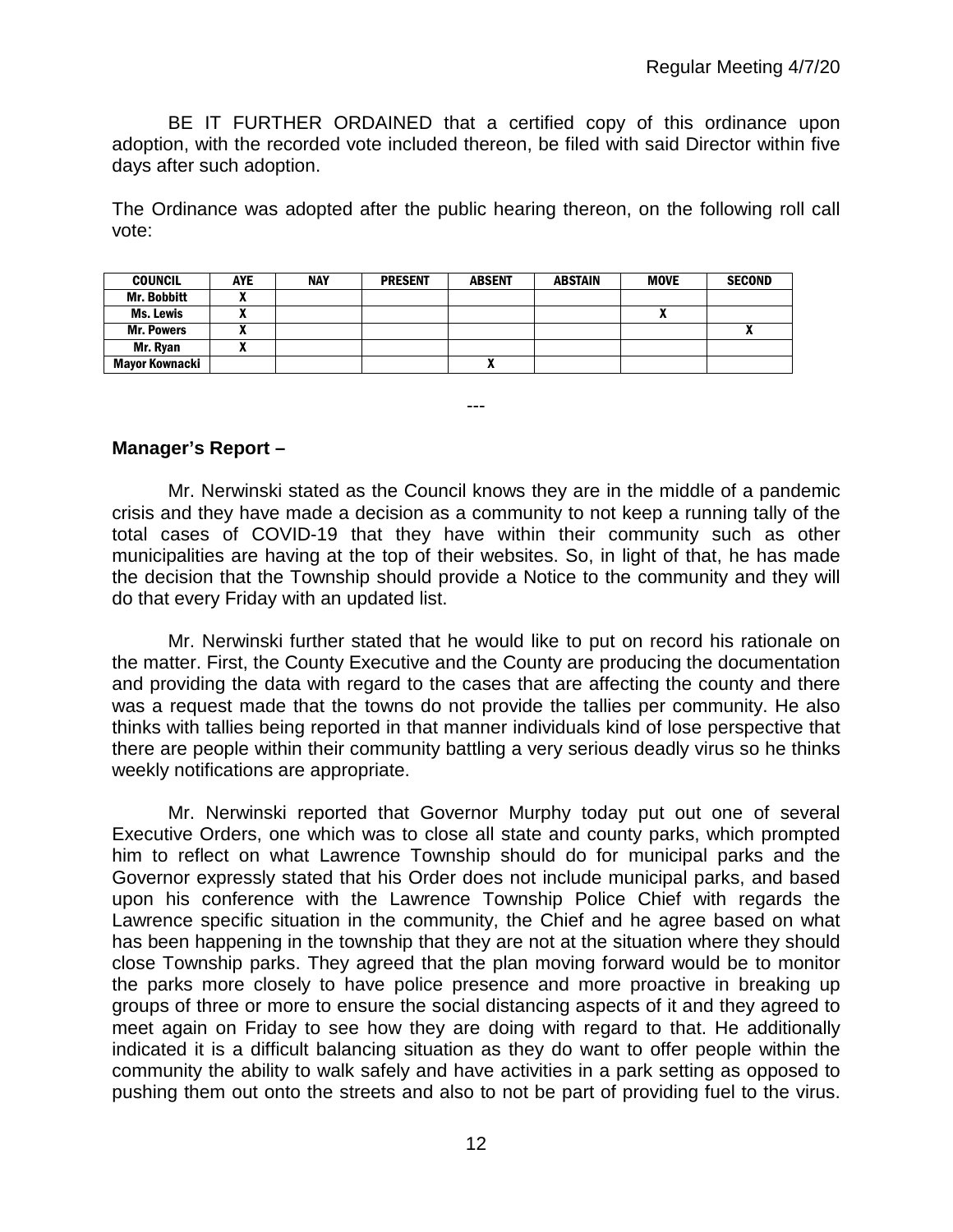So, they will be watching the situation very closely and if they feel that they cannot handle the parks in a manner where people can use them safely then they will make a decision to shut them down.

Mr. Nerwinski reported the he is going to be on WPST tomorrow at 8:05 a.m. to discuss the American Red Cross Drive and the Bunny Drive and to discuss different things Lawrence is trying to do as a community and it's a good opportunity to speak on behalf of the community with things that they are trying to do during this odd situation when everything they try to do is counterproductive to spreading the virus. So, the blood drive is something the Township can closely regulate and help to provide an answer to a growing problem of blood shortage and do it in a safe way which he thinks is an appropriate thing to do. To date, the total number of COVID-19 cases are 51 and they have experienced 2 (two) deaths from members of their community as a result of the virus.

Councilman Ryan stated in terms of the park is the Police Department going to be implementing bicycle patrols in the parks to enforce social distancing? Mr. Nerwinski replied "no" because he does not want to put the police in situations where they have to closely interact with people; so, instead they plan to have police vehicles positioned at the parks in a stationary position and the police officers are going to be instructed how to disengage people from close contact with each other. And, so far, they have been pretty fortunate with the police force with regards to the virus and it is important to preserve their interaction and limit them to only law enforcement related interaction which is the current plan.

Councilman Powers stated in terms of the schools with regards to the football and track fields and asked if they are going to be doing the same thing with the police monitoring. Mr. Nerwinski stated that is an interesting situation because the fields are not a municipal park; although, the police department does have law enforcement authority over that area, so he will contact the Superintendent of Schools and speak with the Police Chief as well to see what they want to do in regards to the matter. But, as of now his position is to not have a police officer positioned there; but, because he has witnessed large groupings there maybe they can have a little police presence to educate the public. So, he will report back to the Council after be speaks with the Superintendent on it.

# **Attorney's Report –**

Mr. Roskos stated he would like to draw up the idea of disabling the basketball hoops by covering every hoop at every park being he knows that, in and of itself, has stopped kids from gathering at parks because if they cannot play B-Ball it stops the congregation of large groups.

---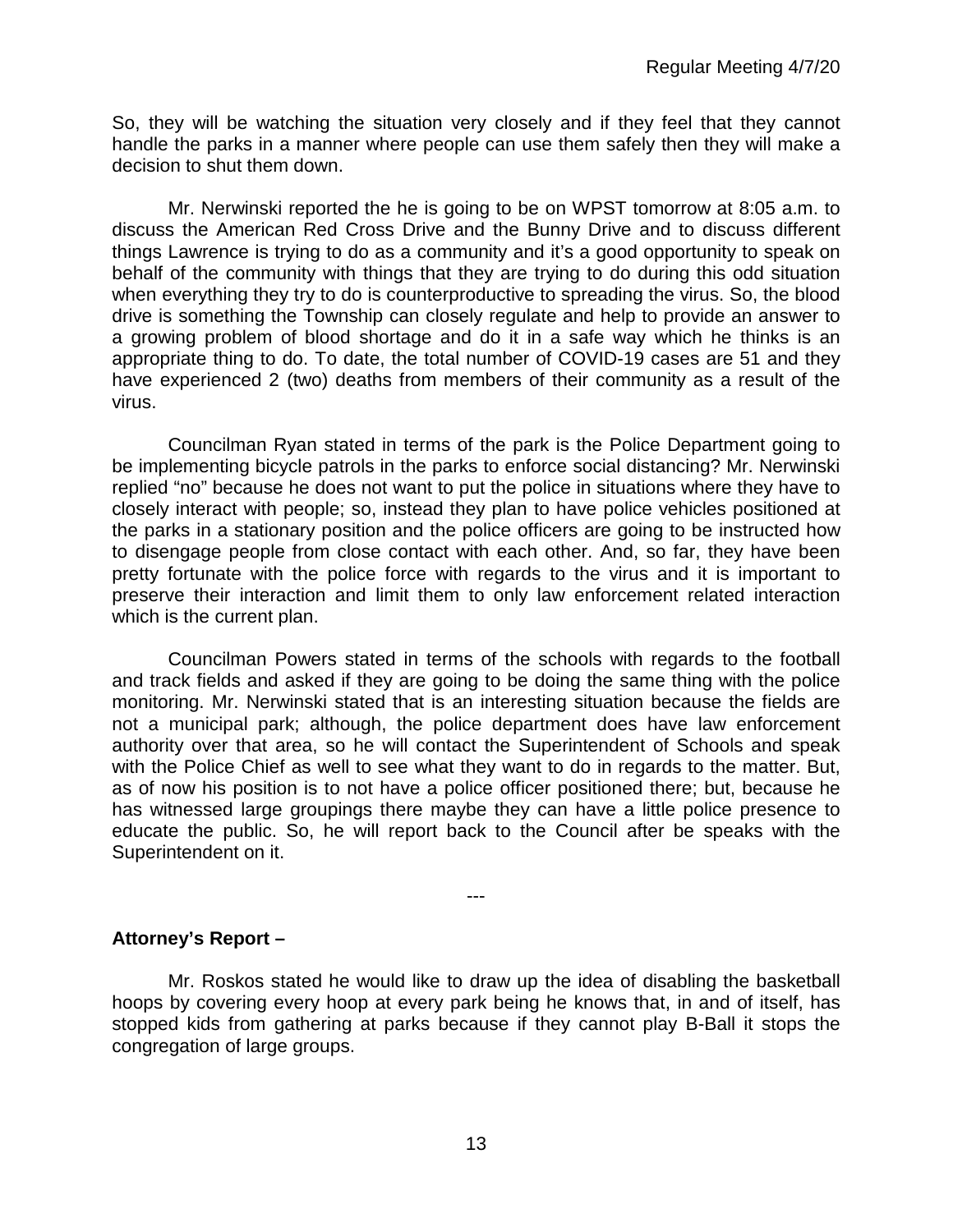Mr. Nerwinski stated he does not think Lawrence Township is at the point yet but it is certainly something to consider and he will talk to Police Chief about it; however, if they fail in their ability to keep social distancing effective then they would just close down the parks.

Mr. Roskos reported that the Supreme Court is closed and has essentially called a timeout for litigations, for filing Briefs with the Court, Discovery's and for a number of other things; but, at the same time the State seems to be suggesting that municipalities continue to move forward with meetings and building code inspections and inquired if the Township had a lot of people wanting to come before the Planning Board and Zoning Board. Mr. Nerwinski advised that they do not have a lot…but they do have plan with regards to both of those Boards and they just had a meeting last night that went rather well and they are not inundated. So it does make it possible for Lawrence to continue to operate and do business and have those particular meetings so he does not see that they have a problem that way. A general discussion ensued relative to difficulties and problems this poses for reviewing applications, exhibits and people to voice their objections on a controversial application.

Mr. Roskos further reported that today the Supreme Court extended the deadline for Tax Appeals and he shared that information with the Ken Pacera, Tax Assessor, Peter Kiriakatis, CFO, and the Municipal Manager and the change to the timeline is not a big deal because tax appeals right now relates to the property value of October 2019 and proceeded to discuss Lawrence Township experiencing a real down market some years ago when the Township was flooded with tax appeals and he anticipates that it will happen again given the letter they received from Simon, who owns Quakerbridge Mall, and what he is hearing from lawyers who handle nothing but Tax Appeals who are looking forward to next year's tax appeal in anticipation of what they will be able to file and bring in. So he thinks there are things they might want to discuss with regards to some options that may available to the town.

Mr. Roskos went on to discuss buyouts for older employees with long years of service and advised that Jersey City just announced that they are offering a buyout to older employees with 15 years or more of service with the idea that it could save them a tremendous amount of money. And, they made a smart move of not leaving it an openended offer; it is \$25,000 or 25% of the employee's yearly income and the window closes on April 20th, and he will provide the Council with further information on this and things they should start considering given they might have problems down the road in terms of revenue and property values.

---

**Clerk's Report –** 

There was no Clerk's report.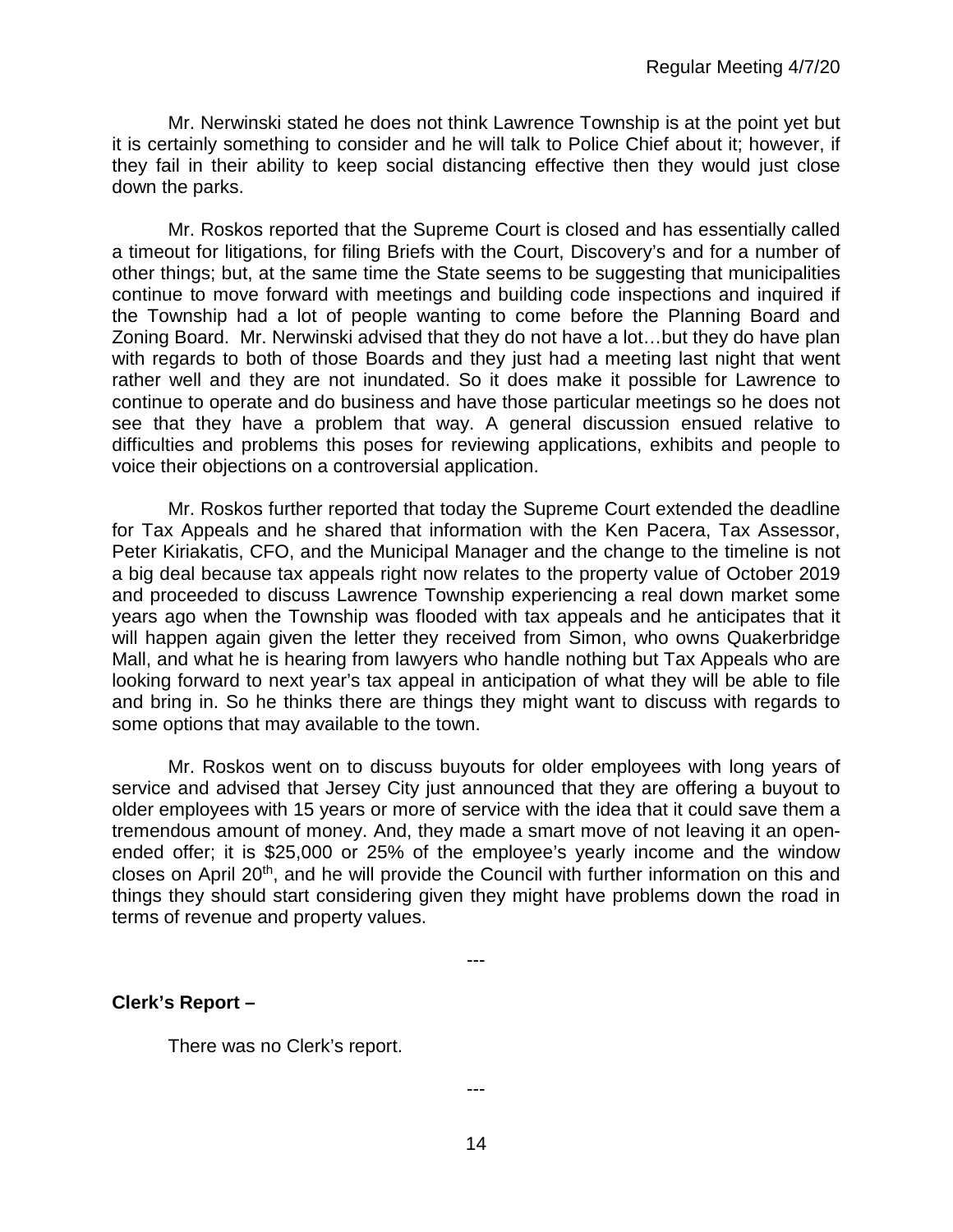# **Unfinished Business –**

Councilman Bobbitt stated Mayor Kownacki wanted to discuss meeting times for Boards and Committee which they will keep tabled for now until they get to a place where they can have Council Meetings again.

---

---

# **New Business –**

There was no new business.

# **Public Participation (3-minute limitation per speaker)** –

There was no public participation.

---

# **Resolutions**

Resolution Nos. 126-20 (18-D.1) through 132-20 (18-H.3) with the exception of Resolutions 130-20 (Refund) was approved by the following roll call vote:

| <b>COUNCIL</b>        | AYE | <b>NAY</b> | <b>PRESENT</b> | <b>ABSENT</b> | <b>ABSTAIN</b> | <b>MOVE</b> | <b>SECOND</b> |
|-----------------------|-----|------------|----------------|---------------|----------------|-------------|---------------|
| <b>Mr. Bobbitt</b>    |     |            |                |               |                |             |               |
| Ms. Lewis             | ,,  |            |                |               |                |             |               |
| <b>Mr. Powers</b>     |     |            |                |               |                |             |               |
| Mr. Ryan              | ^   |            |                |               |                |             |               |
| <b>Mayor Kownacki</b> |     |            |                | "             |                |             |               |

Cited Resolutions are spread in their entirety in the Resolution Books of the Township of Lawrence.

 $\sim\sim\sim$ 

Resolution Nos. 130-20 (18-D.2) was approved by the following roll call vote:

| <b>COUNCIL</b>        | <b>AYE</b> | <b>NAY</b> | <b>PRESENT</b> | <b>ABSENT</b> | <b>ABSTAIN</b> | <b>MOVE</b> | <b>SECOND</b> |
|-----------------------|------------|------------|----------------|---------------|----------------|-------------|---------------|
| <b>Mr. Bobbitt</b>    |            |            |                |               |                |             |               |
| <b>Ms. Lewis</b>      |            |            |                |               |                |             |               |
| <b>Mr. Powers</b>     |            |            |                |               |                |             |               |
| Mr. Ryan              |            |            |                |               |                | ^           |               |
| <b>Mayor Kownacki</b> |            |            |                | ^             |                |             |               |

Cited Resolutions are spread in their entirety in the Resolution Books of the Township of Lawrence.